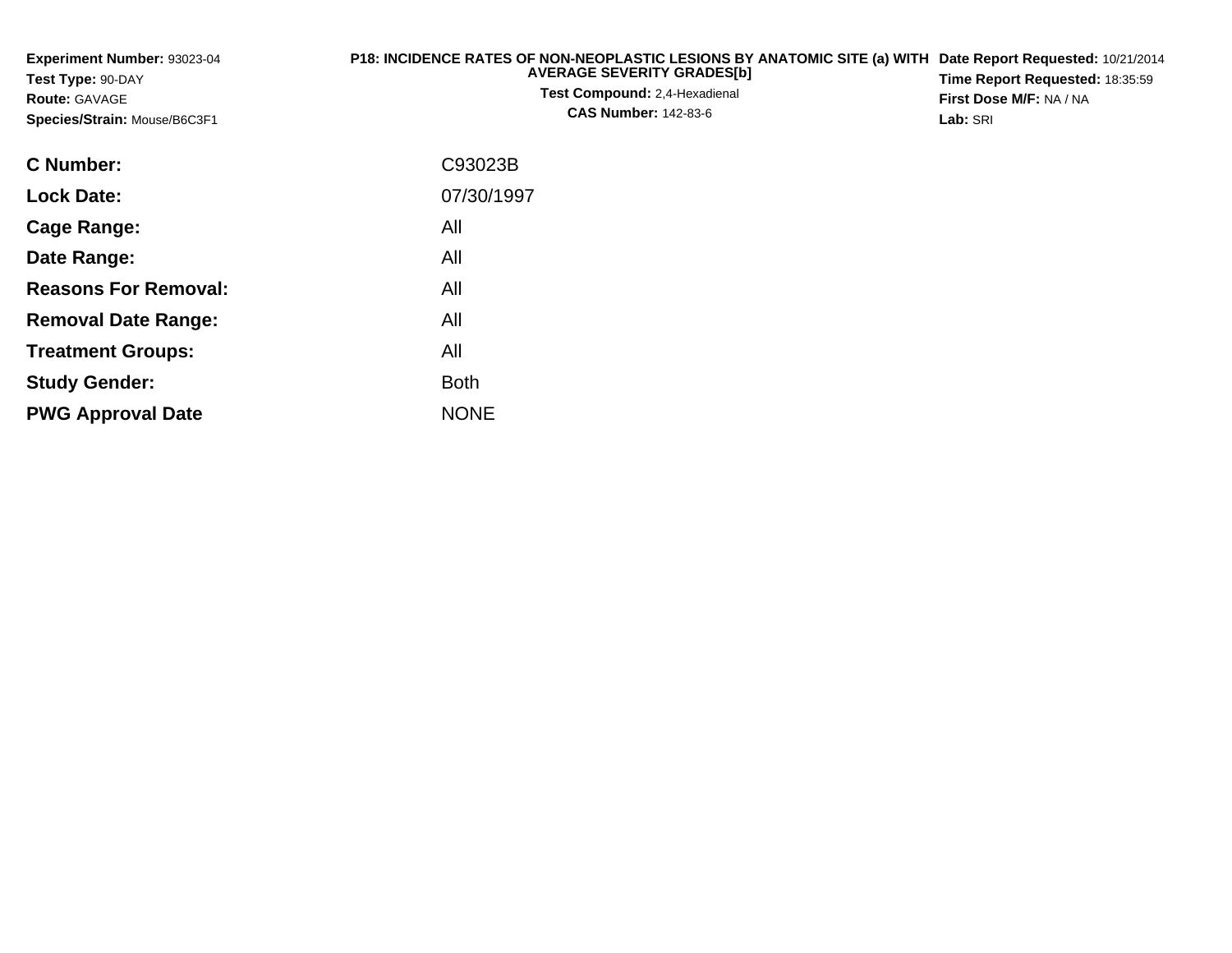| <b>Experiment Number: 93023-04</b><br>Test Type: 90-DAY<br>Route: GAVAGE<br>Species/Strain: Mouse/B6C3F1 | P18: INCIDENCE RATES OF NON-NEOPLASTIC LESIONS BY ANATOMIC SITE (a) WITH Date Report Requested: 10/21/2014<br><b>AVERAGE SEVERITY GRADES[b]</b><br>Time Report Requested: 18:35:59<br>Test Compound: 2,4-Hexadienal<br>First Dose M/F: NA / NA<br><b>CAS Number: 142-83-6</b><br>Lab: SRI |                        |                       |                       |                       |                        |  |  |  |
|----------------------------------------------------------------------------------------------------------|-------------------------------------------------------------------------------------------------------------------------------------------------------------------------------------------------------------------------------------------------------------------------------------------|------------------------|-----------------------|-----------------------|-----------------------|------------------------|--|--|--|
| <b>B6C3F1 Mouse MALE</b>                                                                                 | <b>MG/KG/DY</b><br>0                                                                                                                                                                                                                                                                      | <b>MG/KG/DY</b><br>7.5 | <b>MG/KG/DY</b><br>15 | <b>MG/KG/DY</b><br>30 | <b>MG/KG/DY</b><br>60 | <b>MG/KG/DY</b><br>120 |  |  |  |
| <b>Disposition Summary</b>                                                                               |                                                                                                                                                                                                                                                                                           |                        |                       |                       |                       |                        |  |  |  |
| <b>Animals Initially In Study</b><br><b>Early Deaths</b>                                                 | 10                                                                                                                                                                                                                                                                                        | 10                     | 10                    | 10                    | 10                    | 10                     |  |  |  |
| <b>Dosing Accident</b><br><b>Survivors</b>                                                               | $\mathbf 2$                                                                                                                                                                                                                                                                               |                        |                       |                       | $\mathbf{1}$          |                        |  |  |  |
| <b>Terminal Sacrifice</b>                                                                                | 8                                                                                                                                                                                                                                                                                         | 10                     | 10                    | 10                    | 9                     | 10                     |  |  |  |
| <b>Animals Examined Microscopically</b>                                                                  | 10                                                                                                                                                                                                                                                                                        | 10                     | 10                    | 10                    | 10                    | 10                     |  |  |  |
| <b>ALIMENTARY SYSTEM</b>                                                                                 |                                                                                                                                                                                                                                                                                           |                        |                       |                       |                       |                        |  |  |  |
| Esophagus                                                                                                | (9)                                                                                                                                                                                                                                                                                       | (0)                    | (0)                   | (0)                   | (1)                   | (10)                   |  |  |  |
| Inflammation, Suppurative, Focal                                                                         |                                                                                                                                                                                                                                                                                           |                        |                       |                       | 1[2.0]                |                        |  |  |  |
| Muscularis, Necrosis                                                                                     | 2[2.5]                                                                                                                                                                                                                                                                                    |                        |                       |                       | 1[2.0]                |                        |  |  |  |
| Perforation                                                                                              | 1[3.0]                                                                                                                                                                                                                                                                                    |                        |                       |                       |                       |                        |  |  |  |
| Gallbladder                                                                                              | (9)                                                                                                                                                                                                                                                                                       | (0)                    | (0)                   | (0)                   | (0)                   | (9)                    |  |  |  |
| Intestine Large, Cecum                                                                                   | (10)                                                                                                                                                                                                                                                                                      | (0)                    | (0)                   | (0)                   | (1)                   | (10)                   |  |  |  |
| Intestine Large, Colon                                                                                   | (10)                                                                                                                                                                                                                                                                                      | (0)                    | (0)                   | (0)                   | (1)                   | (10)                   |  |  |  |
| Intestine Large, Rectum                                                                                  | (10)                                                                                                                                                                                                                                                                                      | (0)                    | (0)                   | (0)                   | (1)                   | (10)                   |  |  |  |
| Intestine Small, Duodenum                                                                                | (10)                                                                                                                                                                                                                                                                                      | (0)                    | (0)                   | (0)                   | (0)                   | (10)                   |  |  |  |
| Intestine Small, Ileum                                                                                   | (10)                                                                                                                                                                                                                                                                                      | (0)                    | (0)                   | (0)                   | (0)                   | (10)                   |  |  |  |
| Intestine Small, Jejunum                                                                                 | (10)                                                                                                                                                                                                                                                                                      | (0)                    | (0)                   | (0)                   | (0)                   | (10)                   |  |  |  |
| Liver                                                                                                    | (10)                                                                                                                                                                                                                                                                                      | (0)                    | (0)                   | (0)                   | (1)                   | (10)                   |  |  |  |
| Pancreas                                                                                                 | (10)                                                                                                                                                                                                                                                                                      | (0)                    | (0)                   | (0)                   | (1)                   | (10)                   |  |  |  |
| <b>Salivary Glands</b>                                                                                   | (10)                                                                                                                                                                                                                                                                                      | (0)                    | (0)                   | (0)                   | (1)                   | (10)                   |  |  |  |
| Stomach, Forestomach                                                                                     | (10)                                                                                                                                                                                                                                                                                      | (10)                   | (10)                  | (10)                  | (9)                   | (10)                   |  |  |  |
| Epithelium, Hyperplasia                                                                                  | 2[2.0]                                                                                                                                                                                                                                                                                    |                        |                       |                       |                       | 3[1.3]                 |  |  |  |
| Epithelium, Ulcer                                                                                        | 1[2.0]                                                                                                                                                                                                                                                                                    |                        |                       |                       |                       |                        |  |  |  |
| Inflammation, Chronic                                                                                    | 1[2.0]                                                                                                                                                                                                                                                                                    |                        |                       |                       |                       |                        |  |  |  |
| Stomach, Glandular                                                                                       | (10)                                                                                                                                                                                                                                                                                      | (0)                    | (0)                   | (0)                   | (1)                   | (10)                   |  |  |  |
| Epithelium, Degeneration, Cystic                                                                         | 1[2.0]                                                                                                                                                                                                                                                                                    |                        |                       |                       |                       |                        |  |  |  |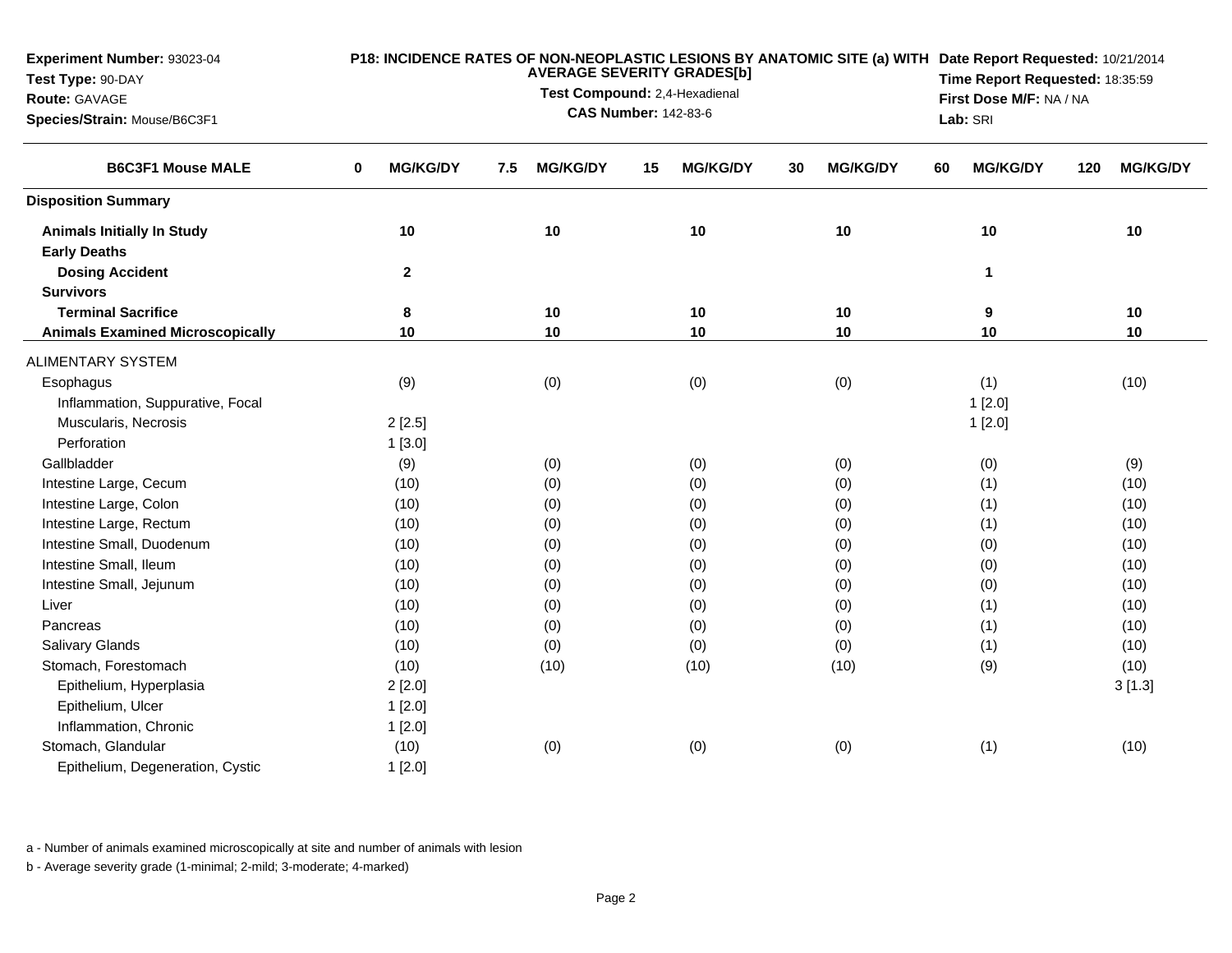| Experiment Number: 93023-04<br>Test Type: 90-DAY<br>Route: GAVAGE |                      | P18: INCIDENCE RATES OF NON-NEOPLASTIC LESIONS BY ANATOMIC SITE (a) WITH Date Report Requested: 10/21/2014<br><b>AVERAGE SEVERITY GRADES[b]</b><br>Test Compound: 2,4-Hexadienal<br><b>CAS Number: 142-83-6</b> |                 |    |                 |    |                 |    |                 |     | Time Report Requested: 18:35:59<br>First Dose M/F: NA / NA |  |  |  |
|-------------------------------------------------------------------|----------------------|-----------------------------------------------------------------------------------------------------------------------------------------------------------------------------------------------------------------|-----------------|----|-----------------|----|-----------------|----|-----------------|-----|------------------------------------------------------------|--|--|--|
| Species/Strain: Mouse/B6C3F1                                      |                      |                                                                                                                                                                                                                 |                 |    |                 |    |                 |    | Lab: SRI        |     |                                                            |  |  |  |
| <b>B6C3F1 Mouse MALE</b>                                          | <b>MG/KG/DY</b><br>0 | 7.5                                                                                                                                                                                                             | <b>MG/KG/DY</b> | 15 | <b>MG/KG/DY</b> | 30 | <b>MG/KG/DY</b> | 60 | <b>MG/KG/DY</b> | 120 | <b>MG/KG/DY</b>                                            |  |  |  |
| CARDIOVASCULAR SYSTEM                                             |                      |                                                                                                                                                                                                                 |                 |    |                 |    |                 |    |                 |     |                                                            |  |  |  |
| Heart                                                             | (10)                 |                                                                                                                                                                                                                 | (0)             |    | (0)             |    | (0)             |    | (1)             |     | (10)                                                       |  |  |  |
| <b>ENDOCRINE SYSTEM</b>                                           |                      |                                                                                                                                                                                                                 |                 |    |                 |    |                 |    |                 |     |                                                            |  |  |  |
| <b>Adrenal Cortex</b>                                             | (10)                 |                                                                                                                                                                                                                 | (0)             |    | (0)             |    | (0)             |    | (1)             |     | (10)                                                       |  |  |  |
| Adrenal Medulla                                                   | (10)                 |                                                                                                                                                                                                                 | (0)             |    | (0)             |    | (0)             |    | (0)             |     | (10)                                                       |  |  |  |
| Parathyroid Gland                                                 | (9)                  |                                                                                                                                                                                                                 | (0)             |    | (0)             |    | (0)             |    | (0)             |     | (9)                                                        |  |  |  |
| Cyst                                                              |                      |                                                                                                                                                                                                                 |                 |    |                 |    |                 |    |                 |     | 1[1.0]                                                     |  |  |  |
| <b>Pituitary Gland</b>                                            | (9)                  |                                                                                                                                                                                                                 | (0)             |    | (0)             |    | (0)             |    | (0)             |     | (9)                                                        |  |  |  |
| <b>Thyroid Gland</b>                                              | (10)                 |                                                                                                                                                                                                                 | (0)             |    | (0)             |    | (0)             |    | (1)             |     | (9)                                                        |  |  |  |
| <b>GENERAL BODY SYSTEM</b>                                        |                      |                                                                                                                                                                                                                 |                 |    |                 |    |                 |    |                 |     |                                                            |  |  |  |
| None                                                              |                      |                                                                                                                                                                                                                 |                 |    |                 |    |                 |    |                 |     |                                                            |  |  |  |
| <b>GENITAL SYSTEM</b>                                             |                      |                                                                                                                                                                                                                 |                 |    |                 |    |                 |    |                 |     |                                                            |  |  |  |
| <b>Coagulating Gland</b>                                          | (1)                  |                                                                                                                                                                                                                 | (0)             |    | (0)             |    | (0)             |    | (0)             |     | (0)                                                        |  |  |  |
| Epididymis                                                        | (10)                 |                                                                                                                                                                                                                 | (0)             |    | (0)             |    | (0)             |    | (1)             |     | (10)                                                       |  |  |  |
| <b>Preputial Gland</b>                                            | (10)                 |                                                                                                                                                                                                                 | (0)             |    | (0)             |    | (0)             |    | (1)             |     | (10)                                                       |  |  |  |
| Prostate                                                          | (10)                 |                                                                                                                                                                                                                 | (0)             |    | (0)             |    | (0)             |    | (1)             |     | (10)                                                       |  |  |  |
| <b>Seminal Vesicle</b>                                            | (10)                 |                                                                                                                                                                                                                 | (0)             |    | (0)             |    | (0)             |    | (1)             |     | (10)                                                       |  |  |  |
| <b>Testes</b>                                                     | (10)                 |                                                                                                                                                                                                                 | (0)             |    | (0)             |    | (0)             |    | (2)             |     | (10)                                                       |  |  |  |
| Germinal Epith, Degeneration                                      |                      |                                                                                                                                                                                                                 |                 |    |                 |    |                 |    | 1[3.0]          |     |                                                            |  |  |  |
| <b>HEMATOPOIETIC SYSTEM</b>                                       |                      |                                                                                                                                                                                                                 |                 |    |                 |    |                 |    |                 |     |                                                            |  |  |  |
| <b>Bone Marrow</b>                                                | (10)                 |                                                                                                                                                                                                                 | (0)             |    | (0)             |    | (0)             |    | (1)             |     | (10)                                                       |  |  |  |
| Lymph Node, Mandibular                                            | (10)                 |                                                                                                                                                                                                                 | (0)             |    | (0)             |    | (0)             |    | (1)             |     | (10)                                                       |  |  |  |
| Lymph Node, Mesenteric                                            | (10)                 |                                                                                                                                                                                                                 | (0)             |    | (0)             |    | (0)             |    | (1)             |     | (10)                                                       |  |  |  |
| Necrosis, Lymphoid                                                | 1[3.0]               |                                                                                                                                                                                                                 |                 |    |                 |    |                 |    |                 |     |                                                            |  |  |  |
| Spleen                                                            | (10)                 |                                                                                                                                                                                                                 | (0)             |    | (0)             |    | (0)             |    | (1)             |     | (10)                                                       |  |  |  |
| Thymus                                                            | (10)                 |                                                                                                                                                                                                                 | (0)             |    | (0)             |    | (0)             |    | (1)             |     | (10)                                                       |  |  |  |
| Atrophy                                                           | 1[3.0]               |                                                                                                                                                                                                                 |                 |    |                 |    |                 |    | 1[4.0]          |     |                                                            |  |  |  |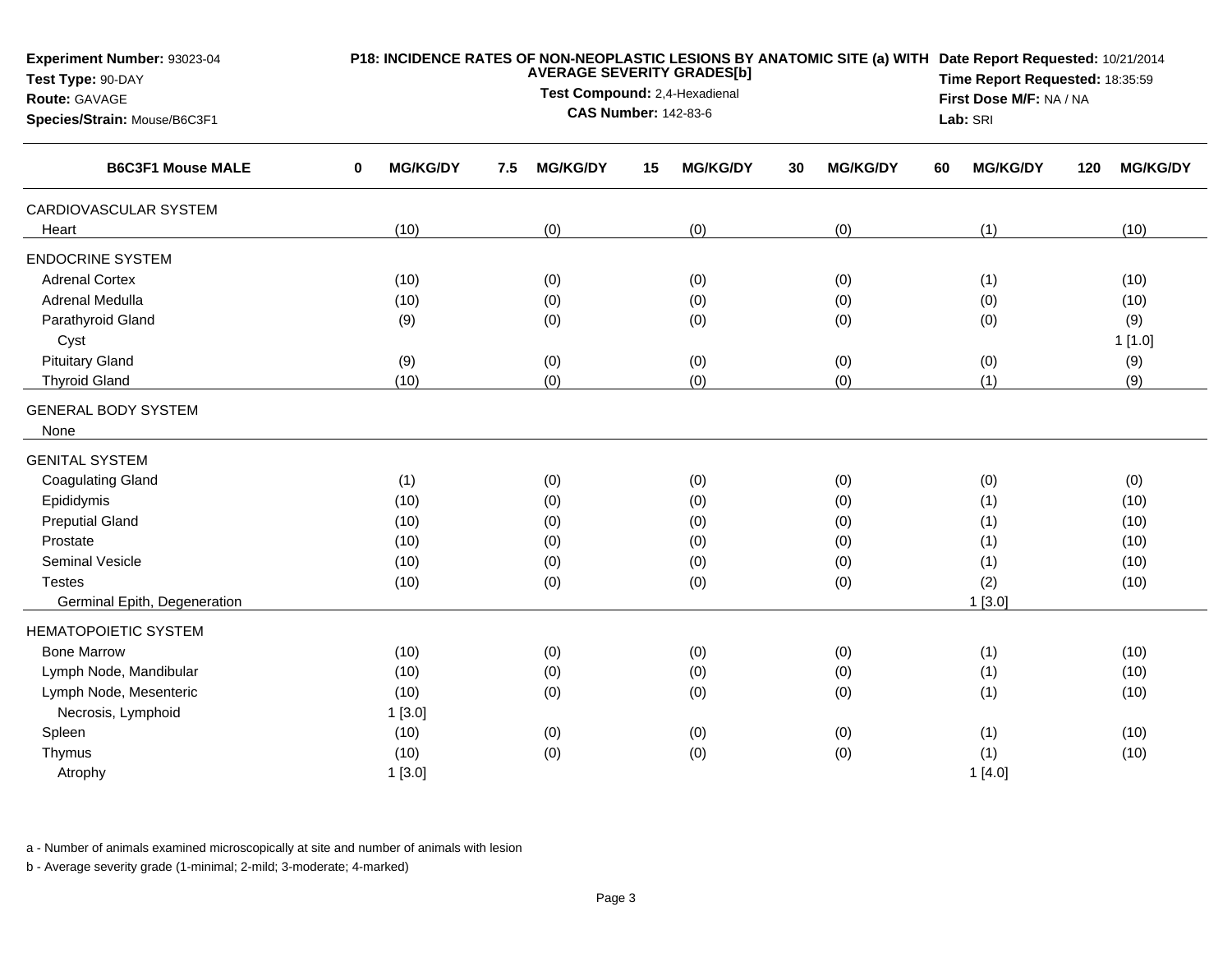| Experiment Number: 93023-04<br>Test Type: 90-DAY |   | P18: INCIDENCE RATES OF NON-NEOPLASTIC LESIONS BY ANATOMIC SITE (a) WITH Date Report Requested: 10/21/2014<br><b>AVERAGE SEVERITY GRADES[b]</b><br>Test Compound: 2,4-Hexadienal |     |                             |    |                 |    |                 |    |                 | Time Report Requested: 18:35:59<br>First Dose M/F: NA / NA |                 |  |  |
|--------------------------------------------------|---|----------------------------------------------------------------------------------------------------------------------------------------------------------------------------------|-----|-----------------------------|----|-----------------|----|-----------------|----|-----------------|------------------------------------------------------------|-----------------|--|--|
| <b>Route: GAVAGE</b>                             |   |                                                                                                                                                                                  |     |                             |    |                 |    |                 |    |                 |                                                            |                 |  |  |
| Species/Strain: Mouse/B6C3F1                     |   |                                                                                                                                                                                  |     | <b>CAS Number: 142-83-6</b> |    |                 |    |                 |    | Lab: SRI        |                                                            |                 |  |  |
| <b>B6C3F1 Mouse MALE</b>                         | 0 | <b>MG/KG/DY</b>                                                                                                                                                                  | 7.5 | <b>MG/KG/DY</b>             | 15 | <b>MG/KG/DY</b> | 30 | <b>MG/KG/DY</b> | 60 | <b>MG/KG/DY</b> | 120                                                        | <b>MG/KG/DY</b> |  |  |
| Necrosis, Lymphoid                               |   | 1[3.0]                                                                                                                                                                           |     |                             |    |                 |    |                 |    |                 |                                                            |                 |  |  |
| <b>INTEGUMENTARY SYSTEM</b>                      |   |                                                                                                                                                                                  |     |                             |    |                 |    |                 |    |                 |                                                            |                 |  |  |
| Skin                                             |   | (10)                                                                                                                                                                             |     | (0)                         |    | (0)             |    | (0)             |    | (1)             |                                                            | (10)            |  |  |
| Subcut Tiss, Foreign Body                        |   | 1[2.0]                                                                                                                                                                           |     |                             |    |                 |    |                 |    |                 |                                                            |                 |  |  |
| Subcut Tiss, Necrosis, Fatty                     |   | 1[3.0]                                                                                                                                                                           |     |                             |    |                 |    |                 |    |                 |                                                            |                 |  |  |
| MUSCULOSKELETAL SYSTEM                           |   |                                                                                                                                                                                  |     |                             |    |                 |    |                 |    |                 |                                                            |                 |  |  |
| <b>Bone</b>                                      |   | (10)                                                                                                                                                                             |     | (0)                         |    | (0)             |    | (0)             |    | (1)             |                                                            | (10)            |  |  |
| <b>Skeletal Muscle</b>                           |   | (1)                                                                                                                                                                              |     | (0)                         |    | (0)             |    | (0)             |    | (0)             |                                                            | (0)             |  |  |
| Necrosis, Focal                                  |   | 1[2.0]                                                                                                                                                                           |     |                             |    |                 |    |                 |    |                 |                                                            |                 |  |  |
| NERVOUS SYSTEM                                   |   |                                                                                                                                                                                  |     |                             |    |                 |    |                 |    |                 |                                                            |                 |  |  |
| <b>Brain</b>                                     |   | (10)                                                                                                                                                                             |     | (0)                         |    | (0)             |    | (0)             |    | (1)             |                                                            | (10)            |  |  |
| <b>RESPIRATORY SYSTEM</b>                        |   |                                                                                                                                                                                  |     |                             |    |                 |    |                 |    |                 |                                                            |                 |  |  |
| Lung                                             |   | (10)                                                                                                                                                                             |     | (0)                         |    | (0)             |    | (0)             |    | (1)             |                                                            | (9)             |  |  |
| Foreign Body                                     |   |                                                                                                                                                                                  |     |                             |    |                 |    |                 |    | 1[2.0]          |                                                            |                 |  |  |
| Mediastinum, Foreign Body                        |   | 1[2.0]                                                                                                                                                                           |     |                             |    |                 |    |                 |    |                 |                                                            |                 |  |  |
| Mediastinum, Inflammation, Suppurative           |   | 1[3.0]                                                                                                                                                                           |     |                             |    |                 |    |                 |    | 1[3.0]          |                                                            |                 |  |  |
| Necrosis                                         |   | 1[2.0]                                                                                                                                                                           |     |                             |    |                 |    |                 |    |                 |                                                            |                 |  |  |
| Nose                                             |   | (10)                                                                                                                                                                             |     | (10)                        |    | (10)            |    | (10)            |    | (10)            |                                                            | (10)            |  |  |
| Exudate                                          |   |                                                                                                                                                                                  |     |                             |    |                 |    |                 |    |                 |                                                            | 1[1.0]          |  |  |
| Olfactory Epi, Atrophy                           |   |                                                                                                                                                                                  |     |                             |    |                 |    |                 |    |                 |                                                            | 4[2.5]          |  |  |
| Olfactory Epi, Necrosis                          |   |                                                                                                                                                                                  |     |                             |    |                 |    |                 |    |                 |                                                            | 5[1.2]          |  |  |
| Vomeronas Org, Cyst                              |   |                                                                                                                                                                                  |     |                             |    |                 |    |                 |    |                 |                                                            | 1[2.0]          |  |  |
| Vomeronas Org, Degeneration, Cystic              |   |                                                                                                                                                                                  |     |                             |    |                 |    |                 |    | 1[2.0]          |                                                            |                 |  |  |
| Pleura                                           |   | (0)                                                                                                                                                                              |     | (0)                         |    | (0)             |    | (0)             |    | (1)             |                                                            | (0)             |  |  |
| Inflammation, Suppurative                        |   |                                                                                                                                                                                  |     |                             |    |                 |    |                 |    | 1[2.0]          |                                                            |                 |  |  |
| Trachea                                          |   | (10)                                                                                                                                                                             |     | (0)                         |    | (0)             |    | (0)             |    | (1)             |                                                            | (10)            |  |  |

SPECIAL SENSES SYSTEM

a - Number of animals examined microscopically at site and number of animals with lesion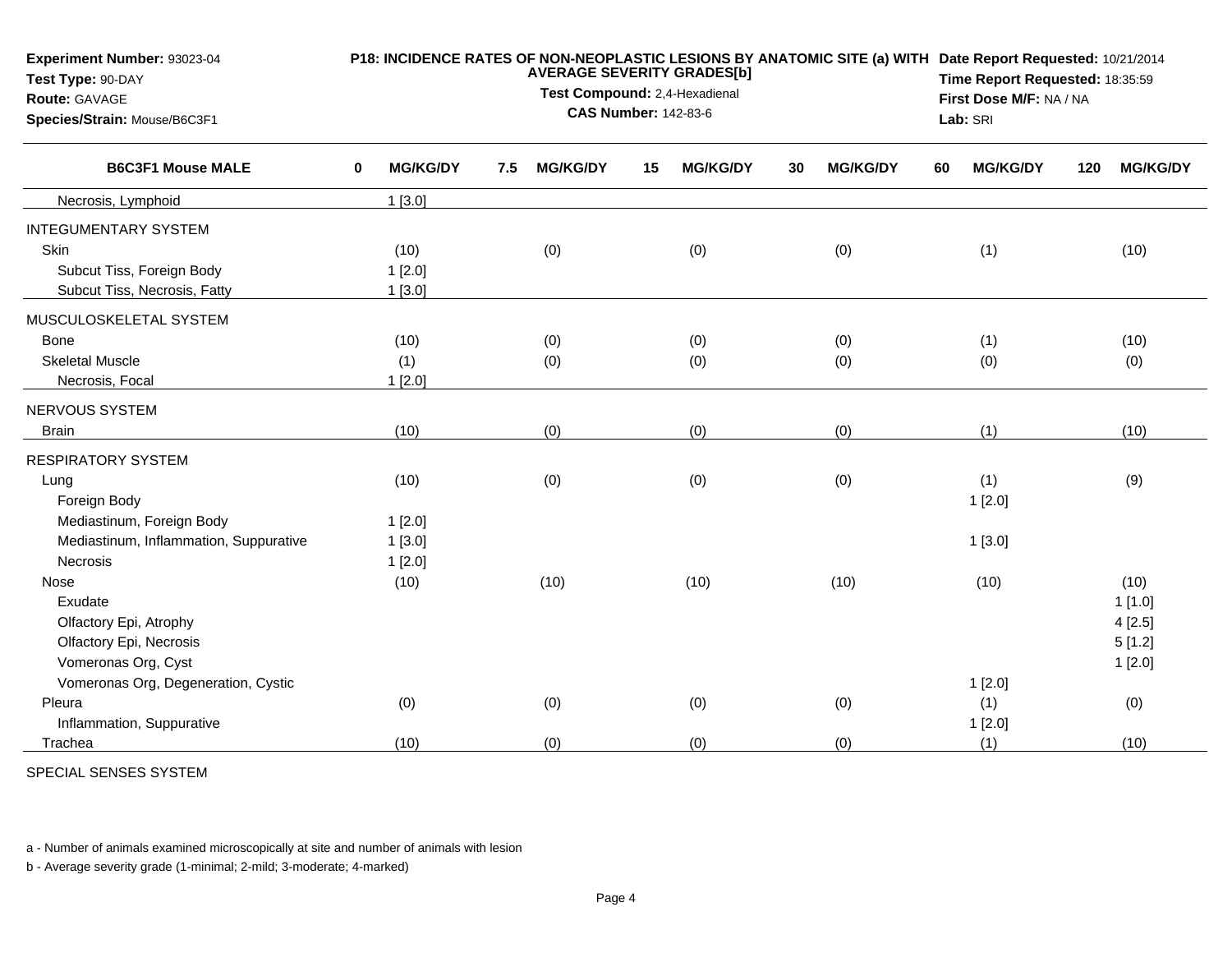| Experiment Number: 93023-04<br>Test Type: 90-DAY<br><b>Route: GAVAGE</b><br>Species/Strain: Mouse/B6C3F1 |   | P18: INCIDENCE RATES OF NON-NEOPLASTIC LESIONS BY ANATOMIC SITE (a) WITH<br><b>AVERAGE SEVERITY GRADES[b]</b><br>Test Compound: 2,4-Hexadienal<br><b>CAS Number: 142-83-6</b> |     |                 |     |                 |    |                 |    | Date Report Requested: 10/21/2014<br>Time Report Requested: 18:35:59<br>First Dose M/F: NA / NA<br>Lab: SRI |     |                 |
|----------------------------------------------------------------------------------------------------------|---|-------------------------------------------------------------------------------------------------------------------------------------------------------------------------------|-----|-----------------|-----|-----------------|----|-----------------|----|-------------------------------------------------------------------------------------------------------------|-----|-----------------|
| <b>B6C3F1 Mouse MALE</b>                                                                                 | 0 | <b>MG/KG/DY</b>                                                                                                                                                               | 7.5 | <b>MG/KG/DY</b> | -15 | <b>MG/KG/DY</b> | 30 | <b>MG/KG/DY</b> | 60 | <b>MG/KG/DY</b>                                                                                             | 120 | <b>MG/KG/DY</b> |
| None                                                                                                     |   |                                                                                                                                                                               |     |                 |     |                 |    |                 |    |                                                                                                             |     |                 |
| URINARY SYSTEM                                                                                           |   |                                                                                                                                                                               |     |                 |     |                 |    |                 |    |                                                                                                             |     |                 |
| Kidney                                                                                                   |   | (10)                                                                                                                                                                          |     | (0)             |     | (0)             |    | (0)             |    | (1)                                                                                                         |     | (10)            |
| Urinary Bladder                                                                                          |   | (10)                                                                                                                                                                          |     | (0)             |     | (0)             |    | (0)             |    |                                                                                                             |     | (10)            |

\*\*\*END OF MALE DATA\*\*\*

a - Number of animals examined microscopically at site and number of animals with lesion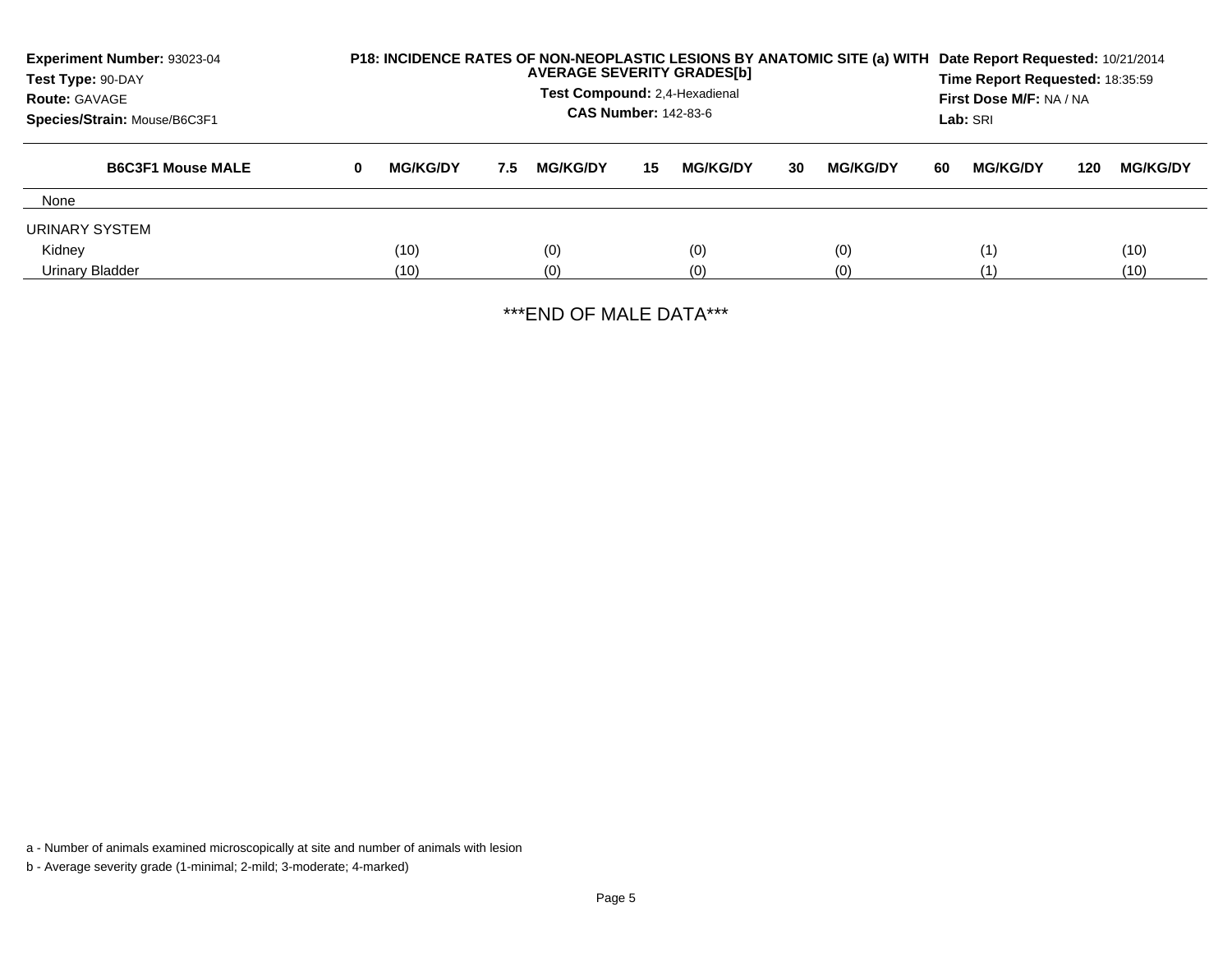| Experiment Number: 93023-04<br>Test Type: 90-DAY<br>Route: GAVAGE<br>Species/Strain: Mouse/B6C3F1 |                                | <b>AVERAGE SEVERITY GRADES[b]</b><br>Test Compound: 2,4-Hexadienal<br><b>CAS Number: 142-83-6</b> | Lab: SRI              | P18: INCIDENCE RATES OF NON-NEOPLASTIC LESIONS BY ANATOMIC SITE (a) WITH Date Report Requested: 10/21/2014<br>Time Report Requested: 18:35:59<br>First Dose M/F: NA / NA |                       |                        |  |
|---------------------------------------------------------------------------------------------------|--------------------------------|---------------------------------------------------------------------------------------------------|-----------------------|--------------------------------------------------------------------------------------------------------------------------------------------------------------------------|-----------------------|------------------------|--|
| <b>B6C3F1 Mouse FEMALE</b>                                                                        | <b>MG/KG/DY</b><br>$\mathbf 0$ | <b>MG/KG/DY</b><br>7.5                                                                            | <b>MG/KG/DY</b><br>15 | <b>MG/KG/DY</b><br>30                                                                                                                                                    | <b>MG/KG/DY</b><br>60 | <b>MG/KG/DY</b><br>120 |  |
| <b>Disposition Summary</b>                                                                        |                                |                                                                                                   |                       |                                                                                                                                                                          |                       |                        |  |
| <b>Animals Initially In Study</b><br><b>Early Deaths</b><br><b>Survivors</b>                      | 10                             | 10                                                                                                | 10                    | 10                                                                                                                                                                       | 10                    | 10                     |  |
| <b>Terminal Sacrifice</b>                                                                         | 10                             | 10                                                                                                | 10                    | 10                                                                                                                                                                       | 10                    | 10                     |  |
| <b>Animals Examined Microscopically</b>                                                           | 10                             | 10                                                                                                | 10                    | 10                                                                                                                                                                       | 10                    | 10                     |  |
| ALIMENTARY SYSTEM                                                                                 |                                |                                                                                                   |                       |                                                                                                                                                                          |                       |                        |  |
| Esophagus                                                                                         | (9)                            | (0)                                                                                               | (0)                   | (0)                                                                                                                                                                      | (0)                   | (10)                   |  |
| Inflammation, Granulomatous                                                                       | 1[2.0]                         |                                                                                                   |                       |                                                                                                                                                                          |                       |                        |  |
| Gallbladder                                                                                       | (9)                            | (0)                                                                                               | (0)                   | (0)                                                                                                                                                                      | (0)                   | (9)                    |  |
| Intestine Large, Cecum                                                                            | (10)                           | (0)                                                                                               | (0)                   | (0)                                                                                                                                                                      | (0)                   | (10)                   |  |
| Intestine Large, Colon                                                                            | (10)                           | (0)                                                                                               | (0)                   | (0)                                                                                                                                                                      | (0)                   | (10)                   |  |
| Intestine Large, Rectum                                                                           | (10)                           | (0)                                                                                               | (0)                   | (0)                                                                                                                                                                      | (0)                   | (10)                   |  |
| Intestine Small, Duodenum                                                                         | (10)                           | (0)                                                                                               | (0)                   | (0)                                                                                                                                                                      | (0)                   | (10)                   |  |
| Intestine Small, Ileum                                                                            | (10)                           | (0)                                                                                               | (0)                   | (0)                                                                                                                                                                      | (0)                   | (10)                   |  |
| Intestine Small, Jejunum                                                                          | (10)                           | (0)                                                                                               | (0)                   | (0)                                                                                                                                                                      | (0)                   | (10)                   |  |
| Liver                                                                                             | (10)                           | (0)                                                                                               | (0)                   | (0)                                                                                                                                                                      | (0)                   | (10)                   |  |
| Pancreas                                                                                          | (10)                           | (0)                                                                                               | (0)                   | (0)                                                                                                                                                                      | (0)                   | (10)                   |  |
| <b>Salivary Glands</b>                                                                            | (10)                           | (0)                                                                                               | (0)                   | (0)                                                                                                                                                                      | (0)                   | (10)                   |  |
| Stomach, Forestomach                                                                              | (10)                           | (10)                                                                                              | (10)                  | (10)                                                                                                                                                                     | (10)                  | (10)                   |  |
| Epithelium, Hyperplasia                                                                           |                                |                                                                                                   |                       |                                                                                                                                                                          | 1[1.0]                | 5[1.4]                 |  |
| Stomach, Glandular                                                                                | (10)                           | (0)                                                                                               | (0)                   | (0)                                                                                                                                                                      | (1)                   | (10)                   |  |
| Epithelium, Cyst                                                                                  |                                |                                                                                                   |                       |                                                                                                                                                                          | 1[1.0]                |                        |  |
| CARDIOVASCULAR SYSTEM                                                                             |                                |                                                                                                   |                       |                                                                                                                                                                          |                       |                        |  |
| Heart                                                                                             | (10)                           | (0)                                                                                               | (0)                   | (0)                                                                                                                                                                      | (0)                   | (10)                   |  |
| <b>ENDOCRINE SYSTEM</b><br><b>Adrenal Cortex</b>                                                  | (10)                           | (0)                                                                                               | (0)                   | (0)                                                                                                                                                                      | (0)                   | (10)                   |  |
|                                                                                                   |                                |                                                                                                   |                       |                                                                                                                                                                          |                       |                        |  |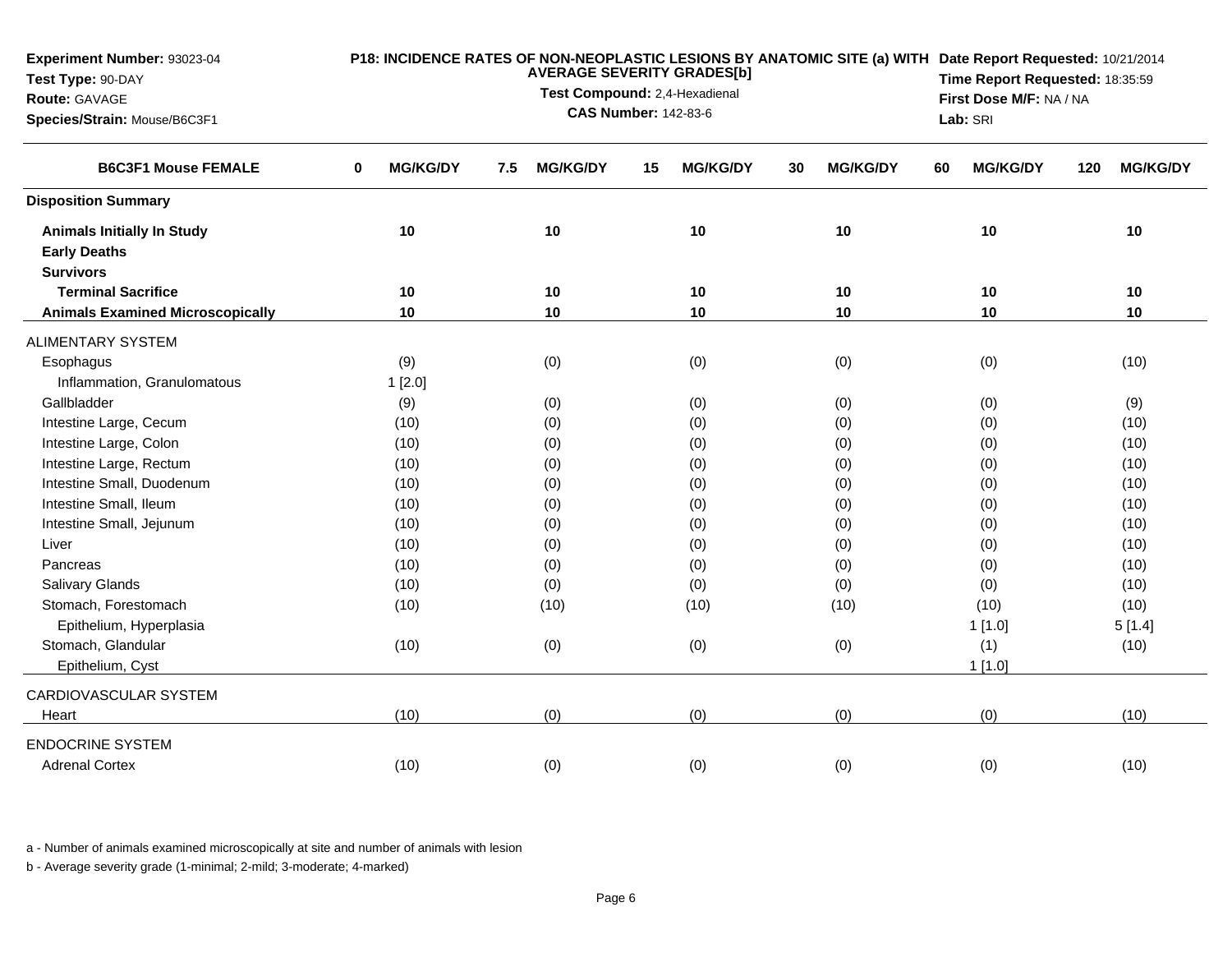| Experiment Number: 93023-04<br>Test Type: 90-DAY |                                                              |                 |     |                 | P18: INCIDENCE RATES OF NON-NEOPLASTIC LESIONS BY ANATOMIC SITE (a) WITH Date Report Requested: 10/21/2014<br>Time Report Requested: 18:35:59 |                 |    |                 |    |                 |     |                 |  |
|--------------------------------------------------|--------------------------------------------------------------|-----------------|-----|-----------------|-----------------------------------------------------------------------------------------------------------------------------------------------|-----------------|----|-----------------|----|-----------------|-----|-----------------|--|
| Route: GAVAGE                                    |                                                              |                 |     |                 | First Dose M/F: NA / NA                                                                                                                       |                 |    |                 |    |                 |     |                 |  |
| Species/Strain: Mouse/B6C3F1                     | Test Compound: 2,4-Hexadienal<br><b>CAS Number: 142-83-6</b> |                 |     |                 |                                                                                                                                               |                 |    |                 |    | Lab: SRI        |     |                 |  |
| <b>B6C3F1 Mouse FEMALE</b>                       | $\bf{0}$                                                     | <b>MG/KG/DY</b> | 7.5 | <b>MG/KG/DY</b> | 15                                                                                                                                            | <b>MG/KG/DY</b> | 30 | <b>MG/KG/DY</b> | 60 | <b>MG/KG/DY</b> | 120 | <b>MG/KG/DY</b> |  |
| <b>Adrenal Medulla</b>                           |                                                              | (10)            |     | (0)             |                                                                                                                                               | (0)             |    | (0)             |    | (0)             |     | (10)            |  |
| Parathyroid Gland                                |                                                              | (9)             |     | (0)             |                                                                                                                                               | (0)             |    | (0)             |    | (0)             |     | (8)             |  |
| <b>Pituitary Gland</b>                           |                                                              | (9)             |     | (0)             |                                                                                                                                               | (0)             |    | (0)             |    | (0)             |     | (10)            |  |
| <b>Thyroid Gland</b>                             |                                                              | (10)            |     | (0)             |                                                                                                                                               | (0)             |    | (0)             |    | (0)             |     | (9)             |  |
| <b>GENERAL BODY SYSTEM</b><br>None               |                                                              |                 |     |                 |                                                                                                                                               |                 |    |                 |    |                 |     |                 |  |
| <b>GENITAL SYSTEM</b>                            |                                                              |                 |     |                 |                                                                                                                                               |                 |    |                 |    |                 |     |                 |  |
| <b>Clitoral Gland</b>                            |                                                              | (10)            |     | (0)             |                                                                                                                                               | (0)             |    | (0)             |    | (0)             |     | (10)            |  |
| Ovary                                            |                                                              | (10)            |     | (0)             |                                                                                                                                               | (0)             |    | (0)             |    | (0)             |     | (10)            |  |
| Uterus                                           |                                                              | (10)            |     | (0)             |                                                                                                                                               | (0)             |    | (0)             |    | (0)             |     | (10)            |  |
| Hyperplasia, Stromal                             |                                                              | 1[2.0]          |     |                 |                                                                                                                                               |                 |    |                 |    |                 |     |                 |  |
| <b>HEMATOPOIETIC SYSTEM</b>                      |                                                              |                 |     |                 |                                                                                                                                               |                 |    |                 |    |                 |     |                 |  |
| <b>Bone Marrow</b>                               |                                                              | (10)            |     | (0)             |                                                                                                                                               | (0)             |    | (0)             |    | (0)             |     | (10)            |  |
| Lymph Node                                       |                                                              | (0)             |     | (0)             |                                                                                                                                               | (0)             |    | (0)             |    | (0)             |     | (1)             |  |
| Hyperplasia, Lymphoid                            |                                                              |                 |     |                 |                                                                                                                                               |                 |    |                 |    |                 |     | 1[2.0]          |  |
| Lymph Node, Mandibular                           |                                                              | (10)            |     | (0)             |                                                                                                                                               | (0)             |    | (0)             |    | (0)             |     | (10)            |  |
| Lymph Node, Mesenteric                           |                                                              | (10)            |     | (0)             |                                                                                                                                               | (0)             |    | (0)             |    | (0)             |     | (10)            |  |
| Spleen                                           |                                                              | (10)            |     | (0)             |                                                                                                                                               | (0)             |    | (0)             |    | (0)             |     | (10)            |  |
| Thymus                                           |                                                              | (10)            |     | (0)             |                                                                                                                                               | (0)             |    | (0)             |    | (0)             |     | (10)            |  |
| <b>INTEGUMENTARY SYSTEM</b>                      |                                                              |                 |     |                 |                                                                                                                                               |                 |    |                 |    |                 |     |                 |  |
| <b>Mammary Gland</b>                             |                                                              | (10)            |     | (0)             |                                                                                                                                               | (0)             |    | (0)             |    | (0)             |     | (10)            |  |
| Skin                                             |                                                              | (10)            |     | (0)             |                                                                                                                                               | (0)             |    | (0)             |    | (0)             |     | (10)            |  |
| Subcut Tiss, Foreign Body, Focal                 |                                                              | 1[3.0]          |     |                 |                                                                                                                                               |                 |    |                 |    |                 |     |                 |  |
| Subcut Tiss, Inflammation, Suppurative,<br>Focal |                                                              | 1[3.0]          |     |                 |                                                                                                                                               |                 |    |                 |    |                 |     |                 |  |
| MUSCULOSKELETAL SYSTEM                           |                                                              |                 |     |                 |                                                                                                                                               |                 |    |                 |    |                 |     |                 |  |
| Bone                                             |                                                              | (10)            |     | (0)             |                                                                                                                                               | (0)             |    | (0)             |    | (0)             |     | (10)            |  |